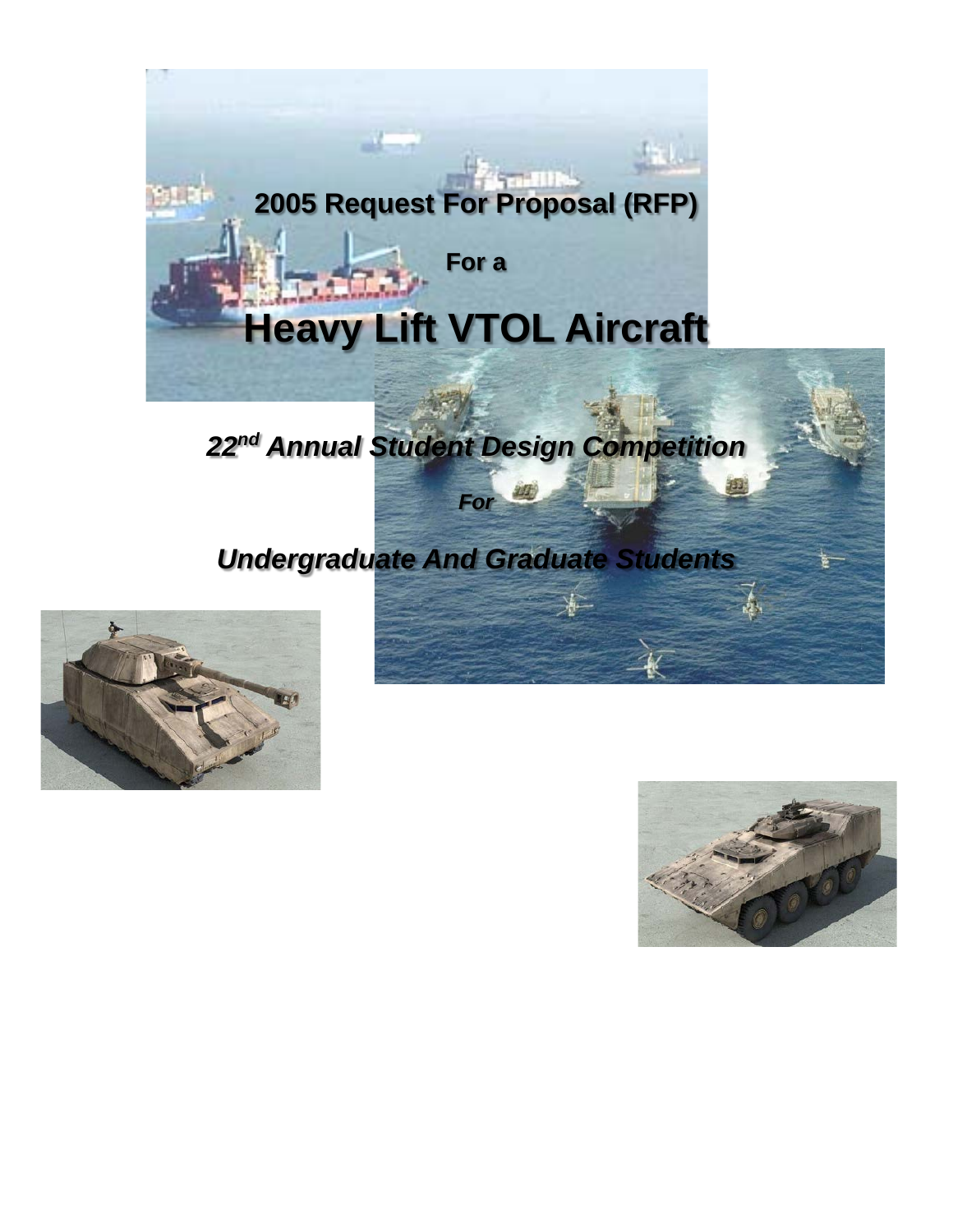# **Sponsored by:**



**And**

**AHS International**  *The Vertical Flight Society*

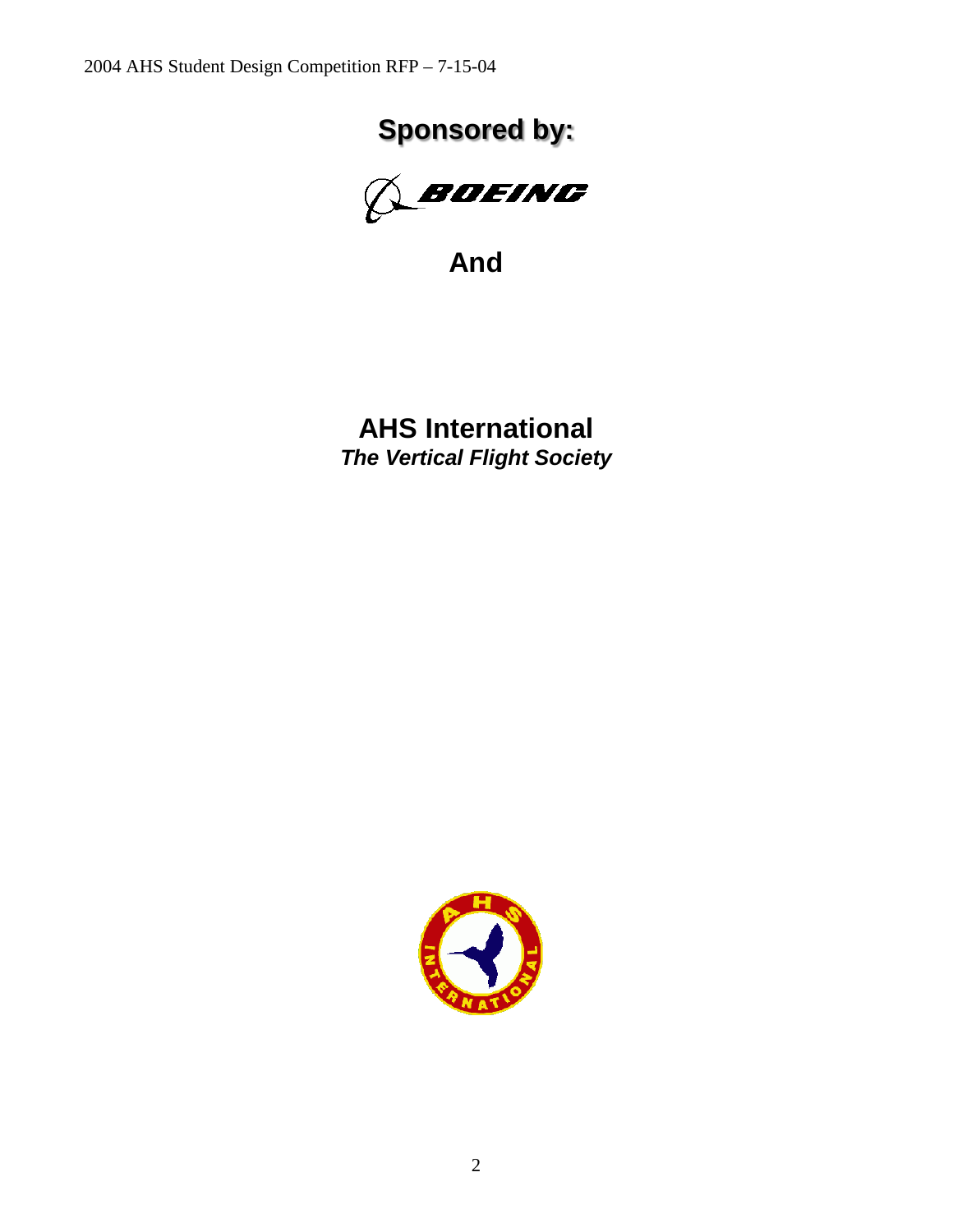## **Table of Contents**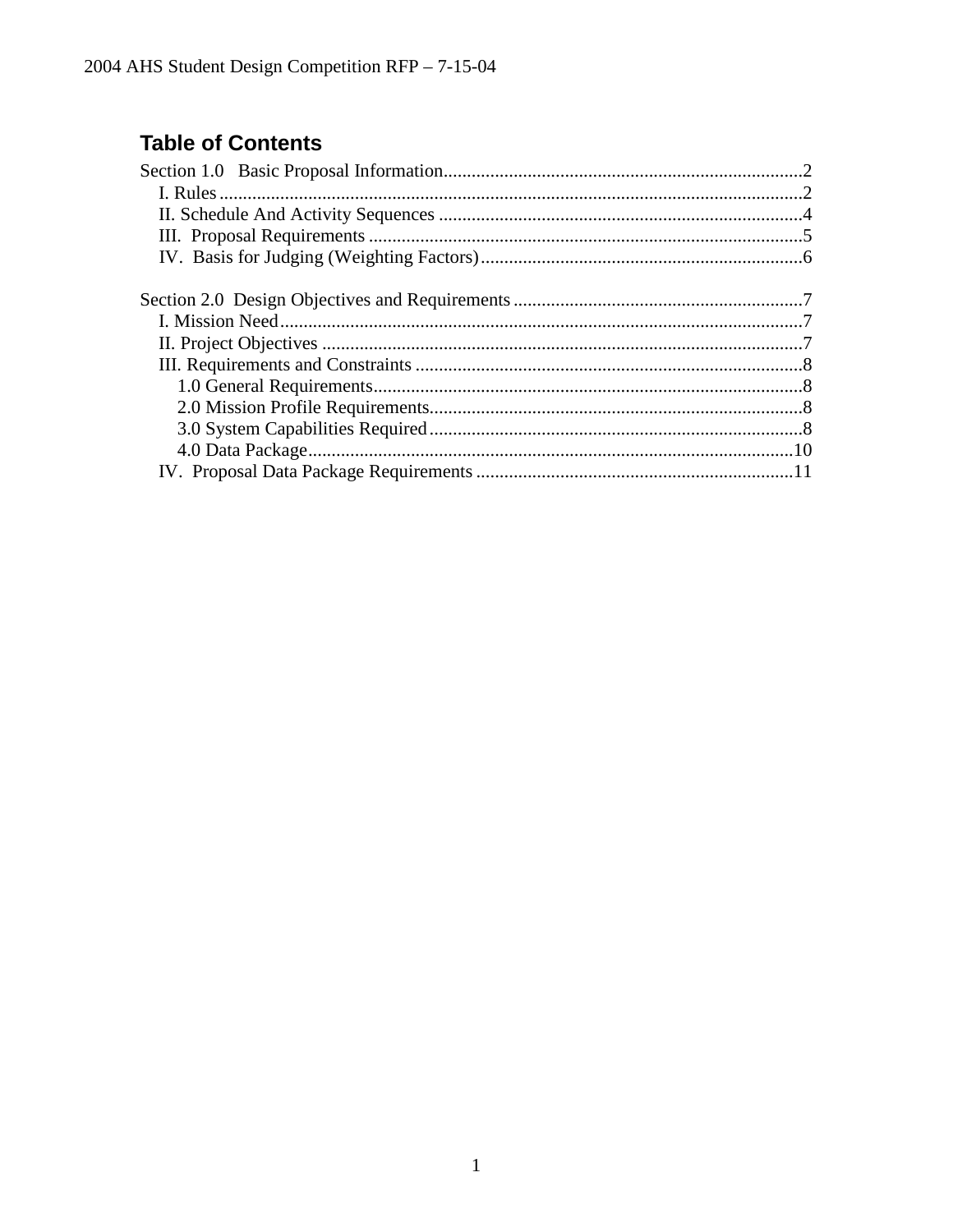### **Section 1.0 Basic Proposal Information**

#### *I. Rules*

1. Competition categories include:

Graduate Student Team

Undergraduate Student Team

New Entry Team - from school which has not participated in at least 2 of the last 3 years

- 2. Schools are encouraged to form project teams, which can be based on applicable course curriculum or a special student activity. The maximum number of students on each team is 9.
- 3. All undergraduate and graduate students may participate in this competition. The classification of a team is determined by the highest education level of any member of the team. Part time students may participate at the appropriate graduate or undergraduate level.
- 4. "New Entry" team proposals will be judged in their appropriate graduate or undergraduate level competition, and evaluated for the New Entry Award from the group of all New Entry teams.
- 5. Only one design proposal may be submitted by each student or team; however, any number of design proposals are permitted from a university or college.
- 6. Final Proposals must be submitted to the AHS in digital format readable using Microsoft Word 2000, Microsoft PowerPoint 2000, and/or Acrobat Reader 5.0. (Requests for exceptions will be considered in advance). All Word documents submitted shall be double-spaced with a font of at least 10 point. All material must be legible.

The Final Proposal will be due June 1, 2005. It shall be limited to no more than 75 pages (including all graphs, drawings, photographs, and appendices). Up to 8 of the 75 pages may be larger than 8½"x11", such as fold-outs up to a maximum size of 11"x22".

The Final Proposal must include a self-contained Executive Summary briefing, in PowerPoint format, limited to no more than 20 pages. This summary is not to be considered a part of the 75 page limit.

- 7. All submittals must include a page which includes the printed name, educational level and signature of each student who participated. Submittals must be the work of the students, but guidance may come from Faculty and/or Industry Advisor(s), and must be acknowledged on this signature page.
- 8. All Submittals are to be provided to:

Kim Smith, Deputy Director American Helicopter Society (AHS)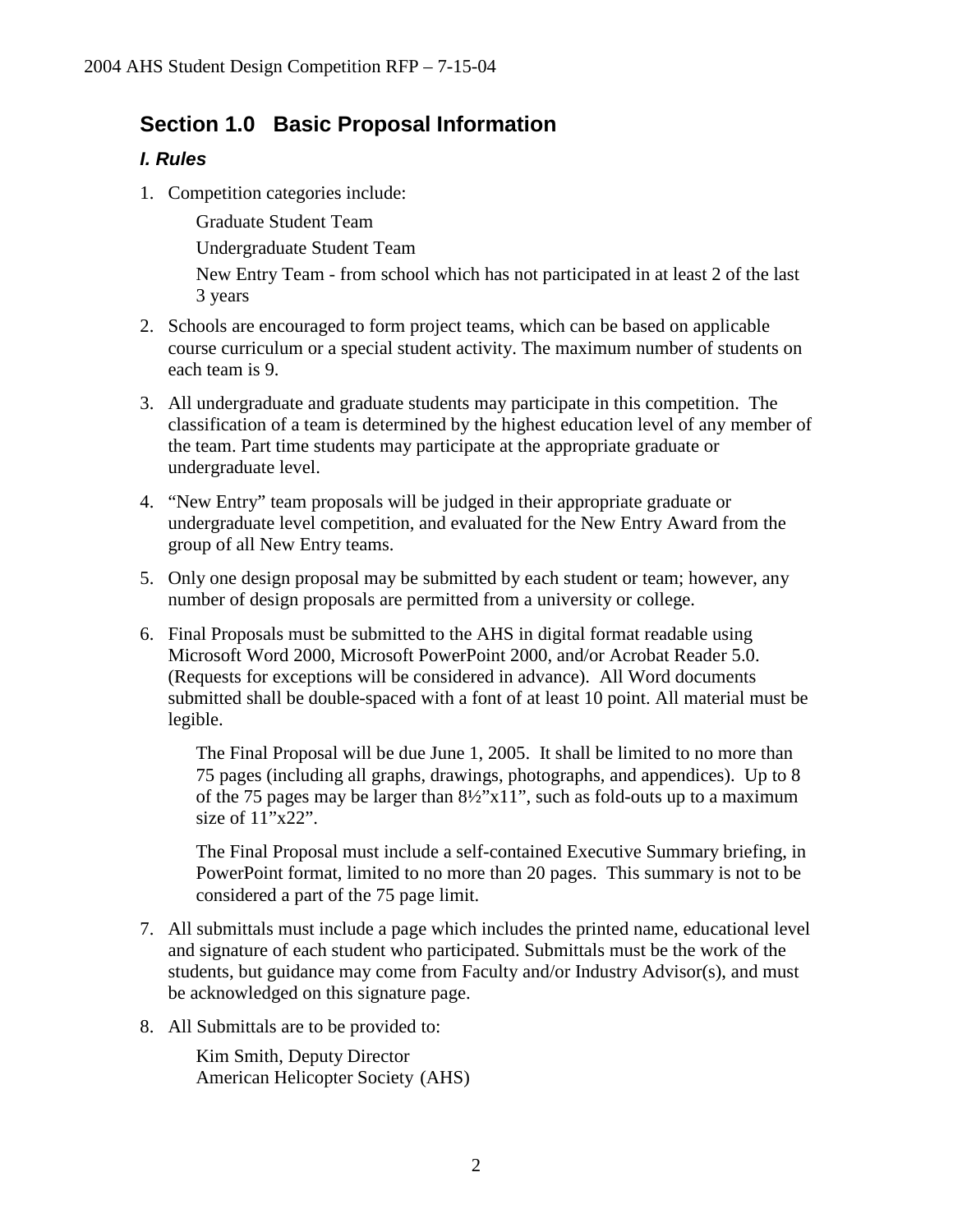217 N. Washington Street Alexandria, Virginia 22314 Tel. # ..............(703) 684-6777 Fax # ..............(703) 739-9279 Email..............kim@vtol.org

9. The Awards shall be:

#### **Graduate Category**

| $1st$ Place | \$1000 |
|-------------|--------|
| $2nd$ Place | \$500  |

#### **Undergraduate Category**

| $1st$ Place | \$1000 |
|-------------|--------|
| $2nd$ Place | \$500  |

#### **New Entry Category**

Best overall \$500

- 10. Certificates will be presented to each member of the winning teams, and to their Faculty Advisors for display at their school.
- 11. Graduate and Undergraduate winning teams are invited to make a presentation of their Executive Summary at AHS Annual Forum 62, May 2006. One representative of each team will receive complimentary registration to the Forum. Travel funds, up to \$1000 per team, are available to reduce the cost of attendance.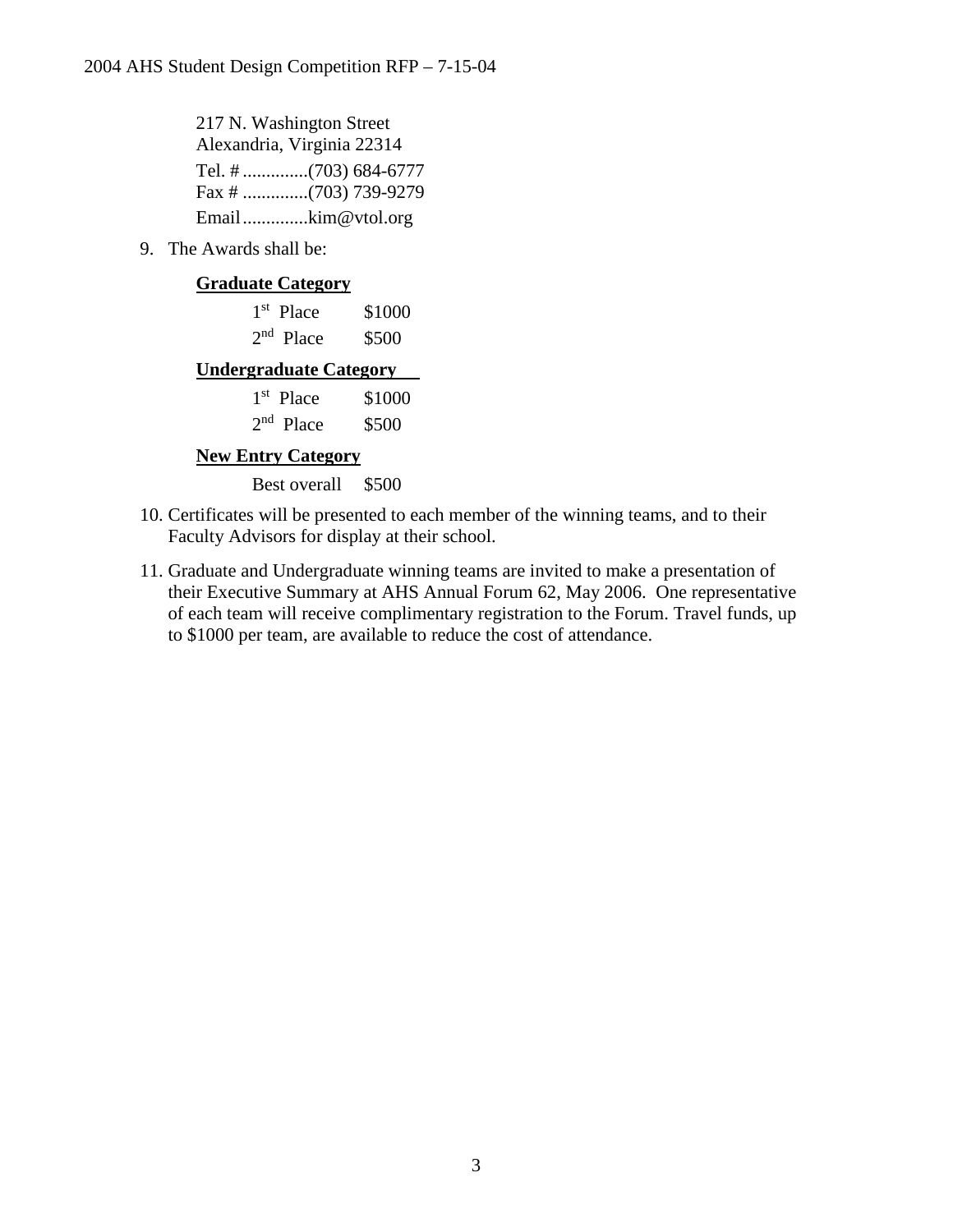#### *II. Schedule & Activity Sequences*

Scheduled milestones and deadline dates for submission of the proposal and related material are as follows:

| B. Teams Submit Requests for Information/Clarification up until February 15, 2005 |
|-----------------------------------------------------------------------------------|
| C. AHS Issue Responses to Questions & Requests for Clarifications  within 1 month |
|                                                                                   |
|                                                                                   |
|                                                                                   |

Questions regarding clarification of the RFP put forward to the AHS (item B above) will be distributed with answers to all participating teams.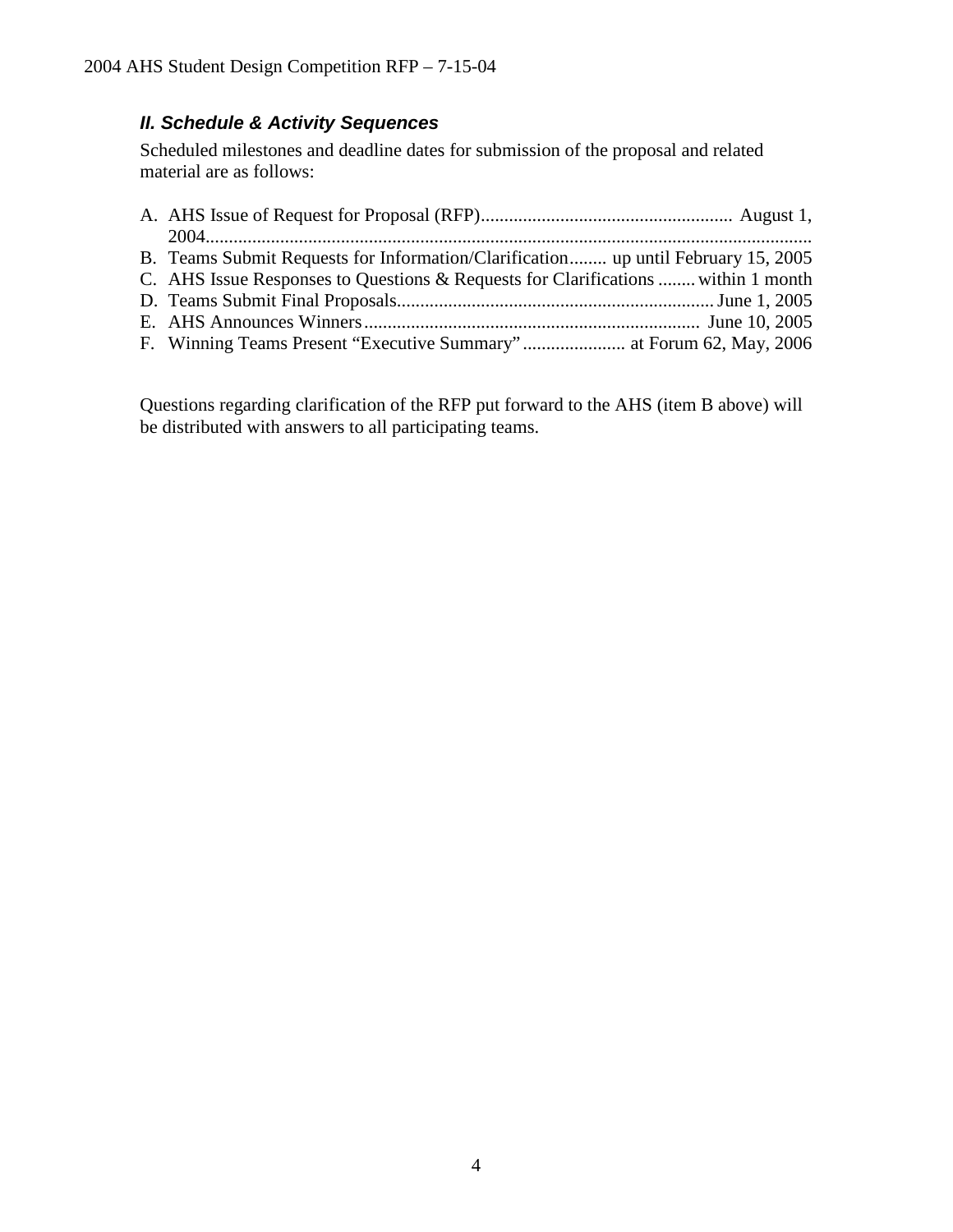#### *III. Proposal Requirements*

The content of the full proposal response needs to communicate a description of the design concepts and the associated performance criteria (or metrics), to substantiate the assumptions and data used and the resulting predicted performance, weight, and cost. The following should be used as guidance while developing a response to the Request For Proposal (RFP).

- 1. Demonstrate a thorough understanding of the RFP requirements.
- 2. Describe the proposed technical approach that complies with the requirements specified in the RFP. Technical justification for the selection of materials and technologies is expected. Clarity and completeness of the technical approach will be a primary factor in evaluation of the proposals
- 3. Identify and discuss critical technical problem areas in detail. Descriptions, method of attack, system analysis, sketches, drawings, and discussions of new techniques should be presented in sufficient detail to assist in the engineering evaluation of the submitted proposal. Exceptions to RFP technical requirements must be identified and justified.
- 4. Describe the results of tradeoff studies performed to arrive at the final design. Include a description of each trade and the list of assumptions. Provide a brief description of the tools and methods used to develop the design.
- 5. The data package which must be provided in the proposal is described in Section 2.0, IV.

The proposal package must also contain an Executive Summary Briefing (MS PowerPoint) highlighting critical requirements, trade studies conducted, aircraft concept design and capabilities, and your compelling story.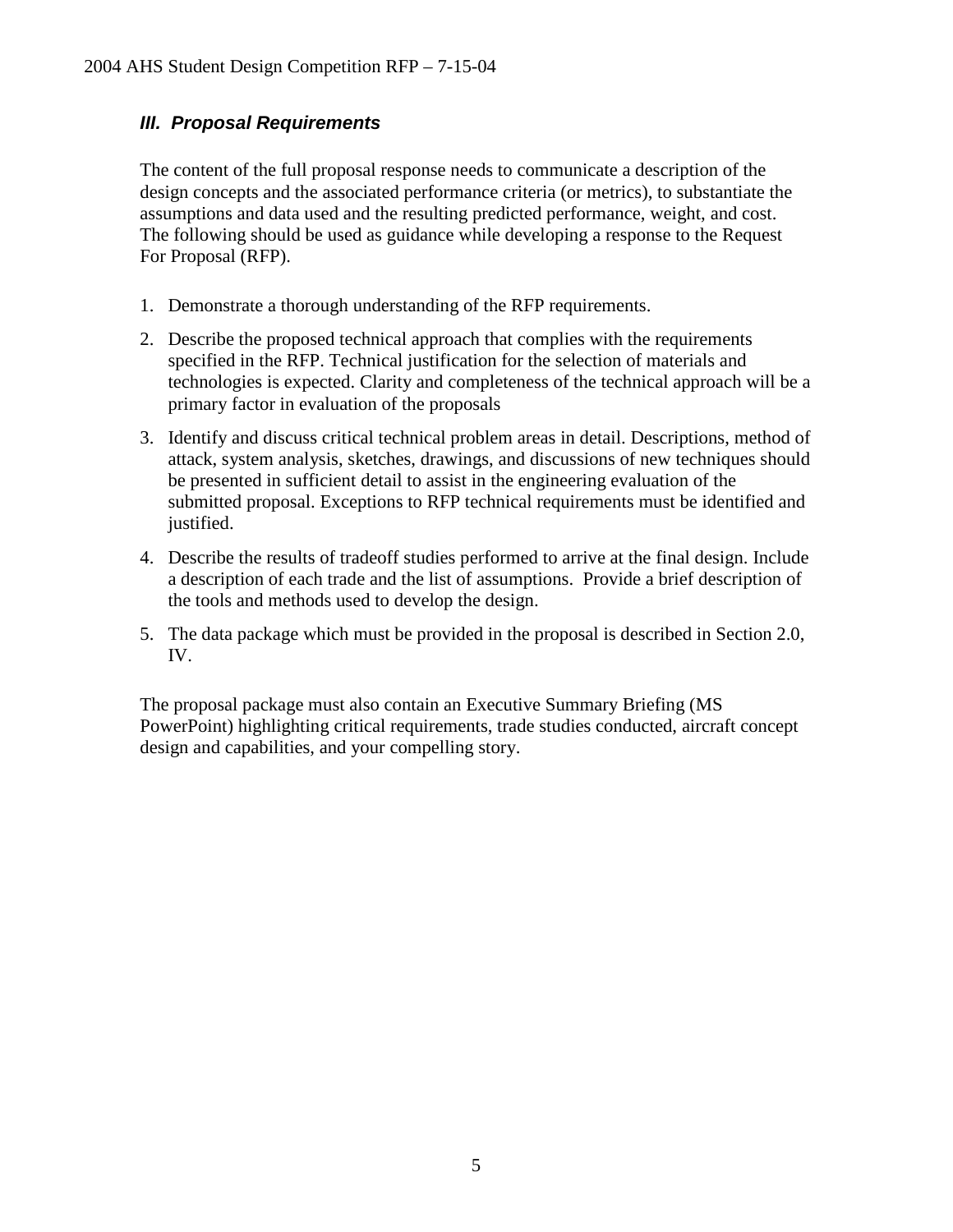#### **IV. Basis For Judging (Weighting Factors)**

- 1. Technical Content (40 points)
	- Design meets RFP technical requirements
	- Assumptions clearly stated and logical
	- Major technical issues considered
	- Appropriate trade studies performed to direct/support the design process
	- Well balanced and appropriate substantiation of complete system
	- Technical drawings accurately describe the complete aircraft and its subsystems
- 2. Organization & Presentation (15 points)
	- Self contained Executive Summary which contains all pertinent information and makes a compelling case for why the proposal should win.
	- Introduction clearly describes the major features of the proposed aircraft
	- All pertinent and required information included and easy to find
	- Continuity of topics
	- Figures, graphs and tables are uncluttered and easy to read and understand
	- All previous relevant work cited
	- Overall neatness of report
- 3. Originality (20 points)
	- Treatment of problem shows imagination
	- Concepts show originality
	- Unique vehicle attributes and subsystem integration show innovative thinking
	- Vehicle aesthetics
- 4. Application & Feasibility (25 points)
	- Current and advanced technology levels used are justified and substantiated.
	- Particular emphasis should be directed at identification of critical technical problem areas.
	- How affordability considerations influenced the design process.
	- How reliability and maintainability features influenced the design process.
	- Manufacturing methods and materials are considered in the design process.
	- Proposal shows an appreciation of how the vehicle will be used by the operator.
	- Consideration of additional applications and capabilities other than those in the RFP.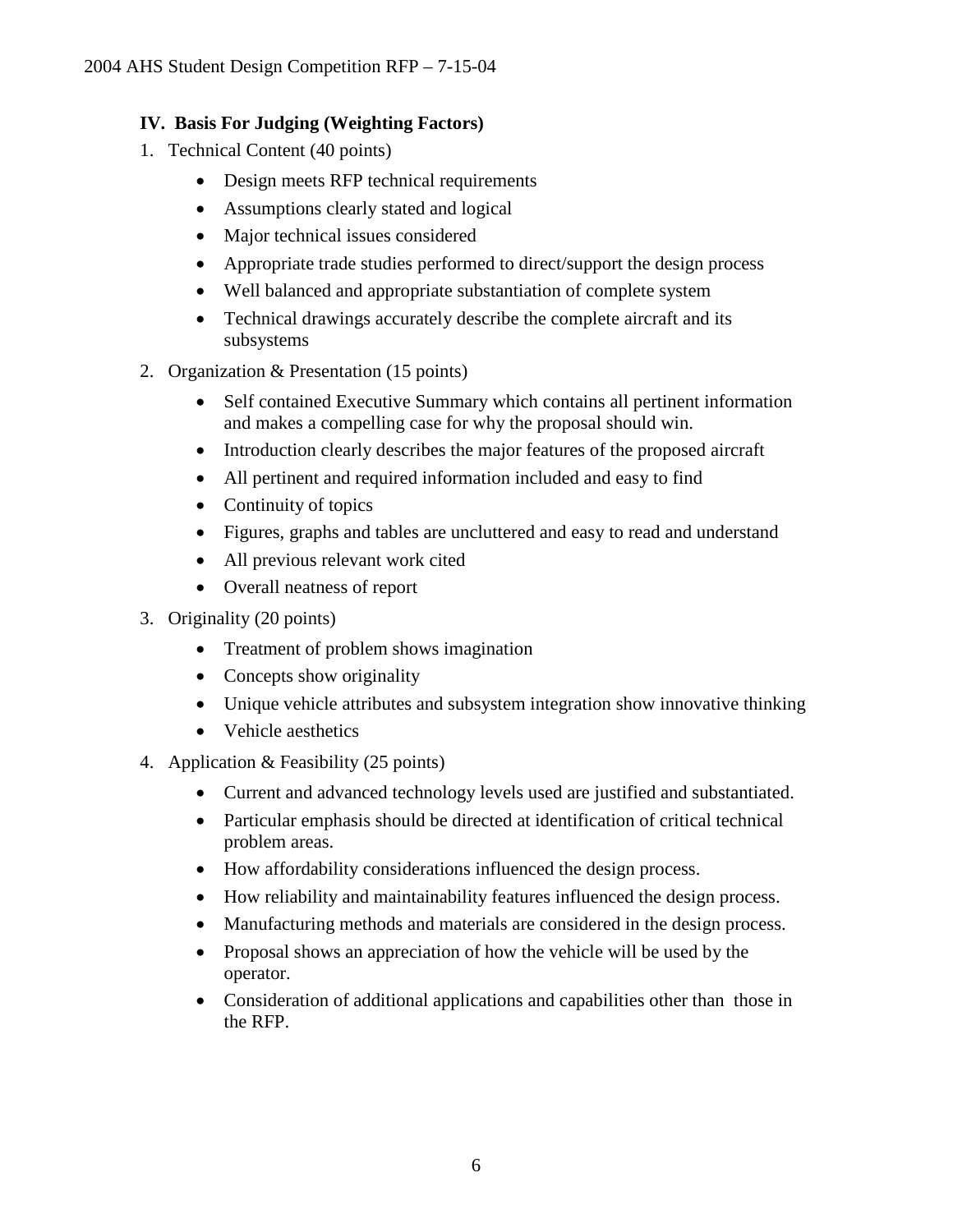### **Section 2.0 Design Objectives and Requirements**

#### *I. Mission Need*

As the military continues to evolve its concept of operations, they are increasingly looking for ways to bypass traditional ports of debarkation for conflicts in and near unfriendly territories, and are attracted to the benefits of runway independence and "vertical envelopment" tactics. This project is a request for proposals for a Heavy Lift VTOL aircraft concept which can transport light combat vehicles over military ranges of interest, while being able to operate off of air capable naval ships. Currently, the development of US Army Future Combat Systems vehicles is approaching 20 tons for their heaviest configurations, and there is renewed emphasis for flexible mission basing, including 'from the sea'. There are currently no shipboard compatible rotorcraft which can lift and transport such vehicles.

#### *II. Project Objectives*

The objective of this design competition is to develop the conceptual design of a modern military Heavy Lift VTOL aircraft. The vehicle must be able to live on (i.e. be maintained) and operate from existing naval ships, yet be able to transport a 20 ton FCS combat-ready vehicle. A balanced approach to shipboard compatibility, cruise speed, method of vehicle handling, and load/unload timelines is needed in order to provide an effective asset. The primary measure of merit will be the timeline for one aircraft to deliver (4) FCS combat vehicles versus the predicted acquisition cost of the aircraft.

Shipboard compatibility presents many design challenges for vehicle concept design, including deck operations with other aircraft, and maintenance and support issues. While flight operations can be modified and adjusted for aircraft and operational peculiarities, there are a few ship-based constraints that must be taken into consideration early in the design, particularly to facilitate on-board maintenance activities. These include hangar deck access limits of maximum folded height, and elevator size and weight limits.

In apparent conflict with the need to control the folded height limit, there is a desire to maximize cruise airspeed by configuring a fuselage which will accommodate internal loading of the combat vehicles. Combat vehicle restraint schemes, and internal or external load/unload times, are important mission-time factors, also.

The aircraft size will determine whether they could potentially be based on the Amphibious Assault ships (L-Class), or if they will need to be based on larger aircraft carriers (CVN).

In addition to the primary role of transporting combat vehicles, the aircraft must be flexible enough to be configured for cargo sustainment missions, and be able to transport at least (2) 463L fully-loaded pallets.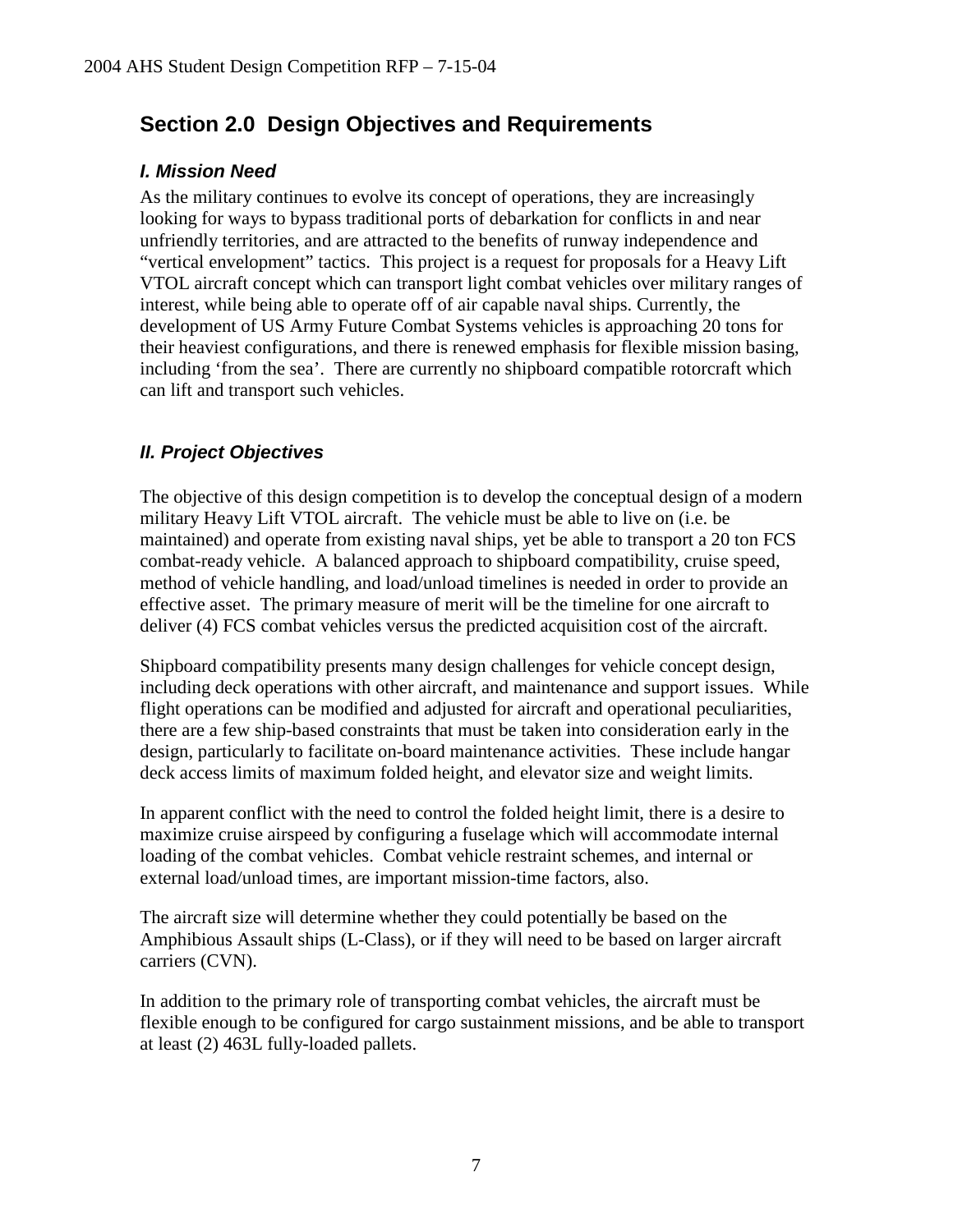#### *III. Requirements and Constraints*

#### **1.0 General Requirements**

The US Army requires a dual-piloted, vertical takeoff and landing (VTOL) aircraft. The aircraft shall incorporate high value technologies in airframe, propulsion, cargo handling, and aircraft human factors engineering. The new system will provide dramatic improvements in operational flexibility, and mission performance.

The aircraft must have capability for intra-theater deployment of 1000 nm range, without refueling.

It is anticipated that launch of the configuration will lead to Initial Operational Capability (4 aircraft delivered to operational users) in the year 2018. The anticipated fleet size is 200 aircraft, delivered over a 15 year manufacturing period.

#### **2.0 Mission Profile Requirements**

The aircraft mission performance needs to be sized to the sea-basing concept. For this Heavy Lift VTOL aircraft development, the objective landing zone is 100 nm inland from the shore, amphibious assault ships (L-class) will be able to operate in to 25 nm off the shore, and aircraft carriers (CVN) will limit their operations to 100 nm off the shore. The aircraft sizing trade study should be based on the following mission profile, all conducted for  $ISA + 20$  degC ambient condition:

Segment 10 min. warmup @ idle @ Sea Level 1 min Hover OGE shipboard take-off. Additional time should be allotted for vehicle pickup, if necessary, such as for external load attachment and lift. Climb to 3000' altitude Cruise at 99% best range speed for required outbound radius (with external drag, as applicable) 15 minute loiter near landing zone for mission cueing. 3 minute Hover OGE, at 3000'. Add appropriate Hover and/or ground time allotment for combat vehicle disconnect and unloading. Return cruise at 99% best range speed. 2 min Hover OGE for shipboard landing (Sea Level) Land with 20 min. loiter fuel reserve @ 500 ft Prepare and refuel (as required) for follow-on mission cycles.

#### **3.0 System Capabilities Required**

• The aircraft must also be capable of power-off glide/autorotation to a survivable emergency landing.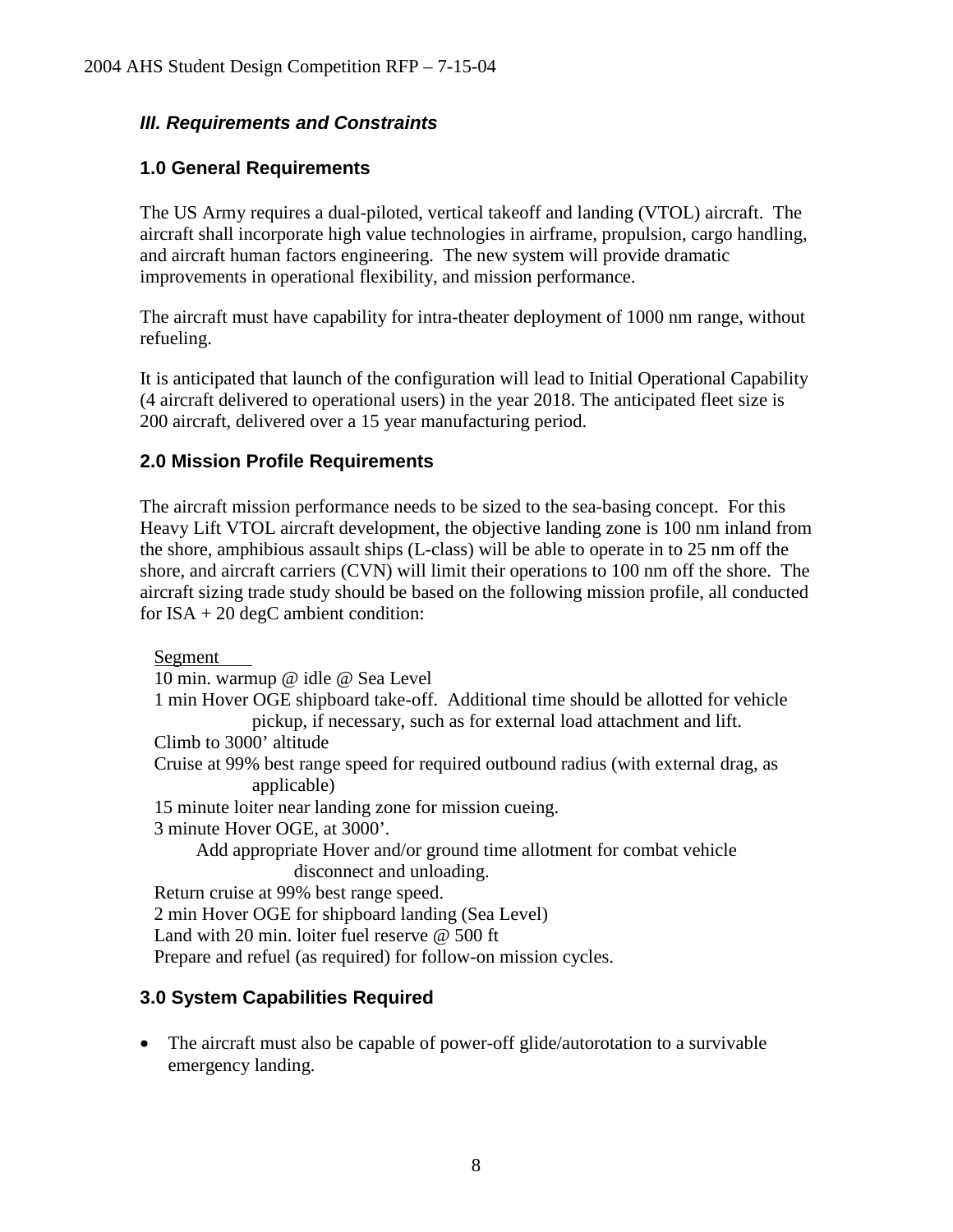- Powered rotor blade folding is required, along with airframe folding if deemed necessary for elevator and/or hangar deck access.
- Normal load factor structural capability at design takeoff gross weight should be at least  $-0.5g$  to  $+2.5G$ . Sustained turn rate capability at cruise speed shall be at least 2x standard rate turn.
- For maximum takeoff and landing safety, the aircraft must provide a one engine inoperative (OEI), hover-out-of-ground-effect (HOGE) capability at 60% fuel and full payload capacity using no more than Emergency power at sea level, ISA+20°C ambient conditions.
- A flight crew of three is required, with side-by-side cockpit (pilot and copilot) seating, and cabin seating for a crew chief.
- Accommodation for an FCS vehicle crew of (2) must be provided. Consideration for cabin oxygen or pressurization is required if sustained cruise above 10,000' pressure altitude is used.
- Missile warning systems and countermeasures must be included (RF and IR)
- The design must include a mission equipment suite (navigation, sensors, communication gear, etc.) suitable to perform flight operations in adverse weather conditions and night operations.
- The aircraft must be designed to facilitate basic aircraft maintenance. The design must facilitate access for inspection and rapid repair/replacement of all aircraft components (engines, transmission(s), avionics, hydraulic/electrical/fuel/cooling systems, flight controls, etc.).
- The design must consider the elements of good crashworthiness design, including:
	- Landing gear struts that do not penetrate the cabin area
	- High mass items (engine and transmissions) that have adequate crash protection to prevent entry into the cabin areas
	- Crashworthy fuel tanks,
	- Adequate seat stroke (at least 8 inches).

• Emerging turboshaft engine technology levels may be assumed, including IHPTET III technologies.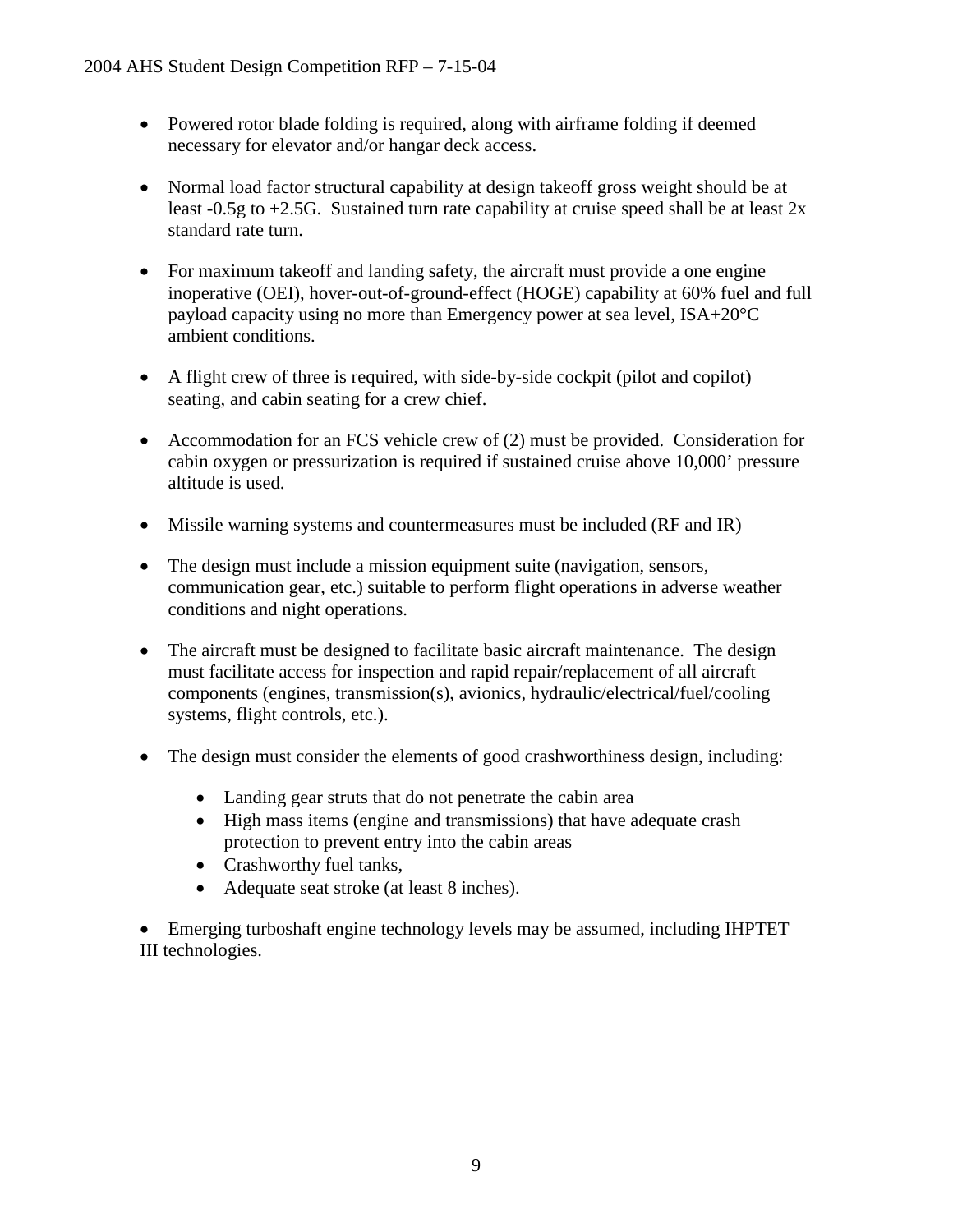#### **4.0 Data Package**

These data are provided as reliable estimates but should be afforded some level of scrutiny in any rigorous analysis. Changes are acceptable with supporting technical data.

#### **Weights and Dimensions**

|          | Fixed Equipment Weights (as required) |
|----------|---------------------------------------|
| Avionics | $1200$ lb                             |

| Personnel Weight   |             |
|--------------------|-------------|
| <b>Flight Crew</b> | 200 lb each |
| FCS combat crew    | 220 lb each |

Shipboard Hangar Deck Constraints (US Navy examples)

CVN L-class<br>130,000# 75,000# Elevator Weight 130,000# This weight limit is applicable to aircraft weight empty, plus 5,000 lb margin for tug, personnel, and misc equipment.

| Max Folded Height 25 ft |         | 19 ft                    |
|-------------------------|---------|--------------------------|
| Elevator size           | 85'x52' | 50'x44'                  |
|                         |         | 1 open edge 3 open edges |

FCS Combat Vehicle Dimensions

- Fits in C-130 cabin cross-section (102" high x 107" wide) x 240" long
- Tracked or wheeled vehicles
- 20ton combat-ready weight (includes partial fuel, water, ammunition, crew of 2)
- attachment points available for internal or external load carriage

#### 463L Pallet

88" x 108" footprint netted loads, up to 96" high, and up to 10,000 lb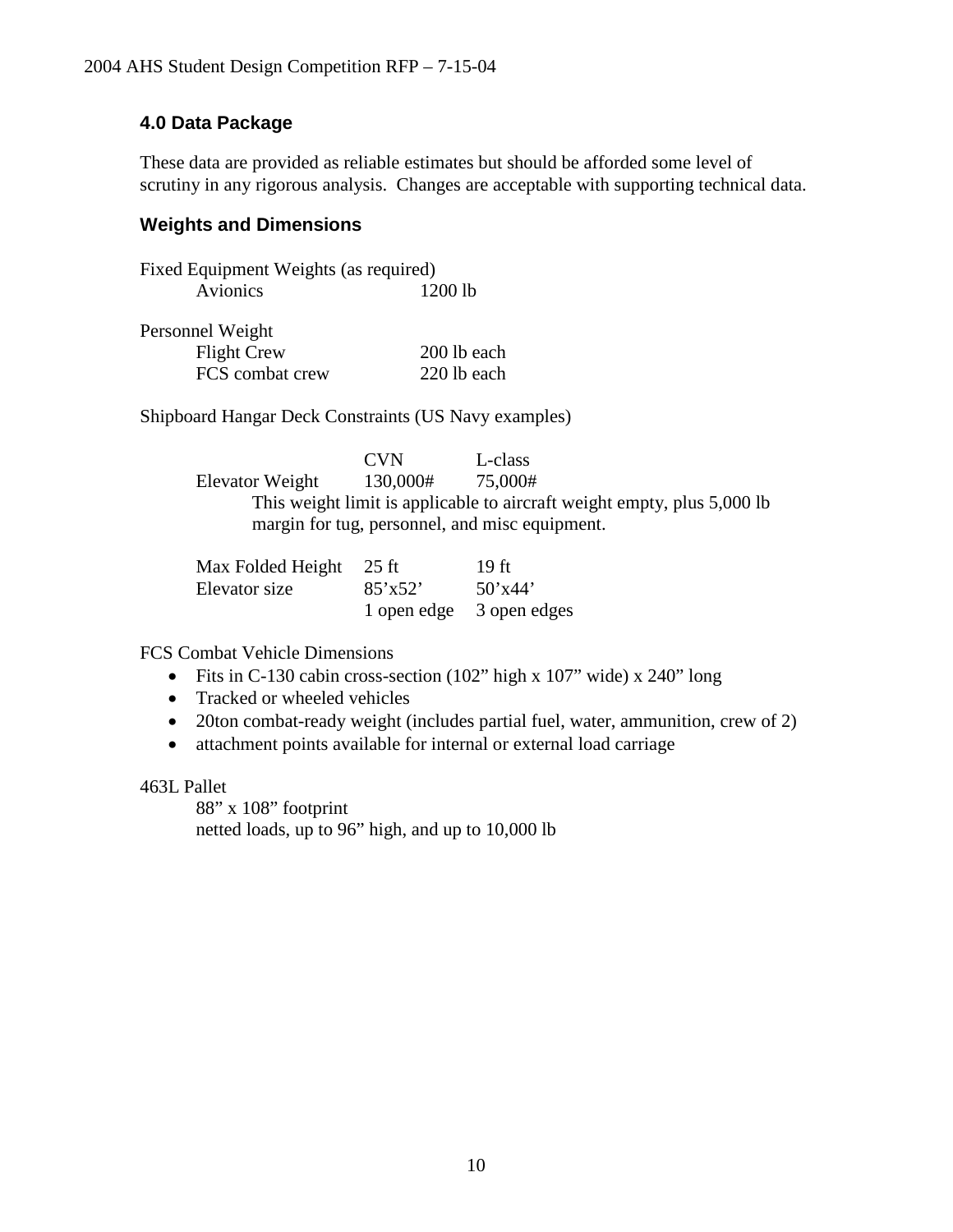#### *IV. Proposal Data Package Requirements*

The design proposed must meet the above stated objectives, requirements, and constraints. The following data shall be furnished:

- 1. Justification for the air vehicle design submitted. Include discussion of the tradeoff studies (describe analysis methods and tools) that were performed to arrive at the proposed design, including assessment of the timeline measure of merit versus acquisition cost. Present the aircraft mission performance, weight, handling qualities, reliability and maintainability, manufacturing materials and techniques, and cost criteria by which the final design was chosen. Include the sizing trade study results to show how the pertinent vehicle configuration parameters were chosen, such as rotor system size, type of anti-torque system, wing span and aspect ratio, engine size, etc.
- 2. A set of drawings which depict the air vehicle and includes, but is not limited to:
	- Fully dimensioned three view drawings
	- A dimensioned system integration/general arrangement (inboard profile) which shows the location and arrangement of the major subsystems.
	- If the proposed aircraft concept requires conversion between different flight modes, a description of the means to provide this shall be provided.
- 3. Acquisition cost of the air vehicles shall be estimated. Assume a production run of 200 aircraft. Include a description of the methods and data used for cost analysis.

#### *For Graduate Teams, provide additional detail on 5 of the following: For Undergraduate Teams, provide additional detail on 3 of the following:*

- A. The structural design, including materials, must be described. Weight breakdowns for the vehicles shall be provided in MIL-STD-1374, Part I format (or similar). Weight and balance charts must be provided with the weight statement. The center of gravity and its allowable travel shall be indicated on the three-view drawings, along with tipover and tip-back angles. Landing Gear concepts and any kinematic arrangements are required.
- B. Describe the analysis methods and the results of the flight performance (including rotor performance), stability and control, and handling qualities evaluations of the design. A description of the flight control system shall be provided. Flight stability should consider external load, if applicable to your design approach.
- C. A description of the engine installation and drive system shall be provided, along with tables or graphs of powerplant performance (installed engine power and/or thrust available as appropriate for the aircraft concept, along with fuel flow, etc.). If the engines selected are not existing engines, provide a discussion of the technology involved and the current state of development of such engines.